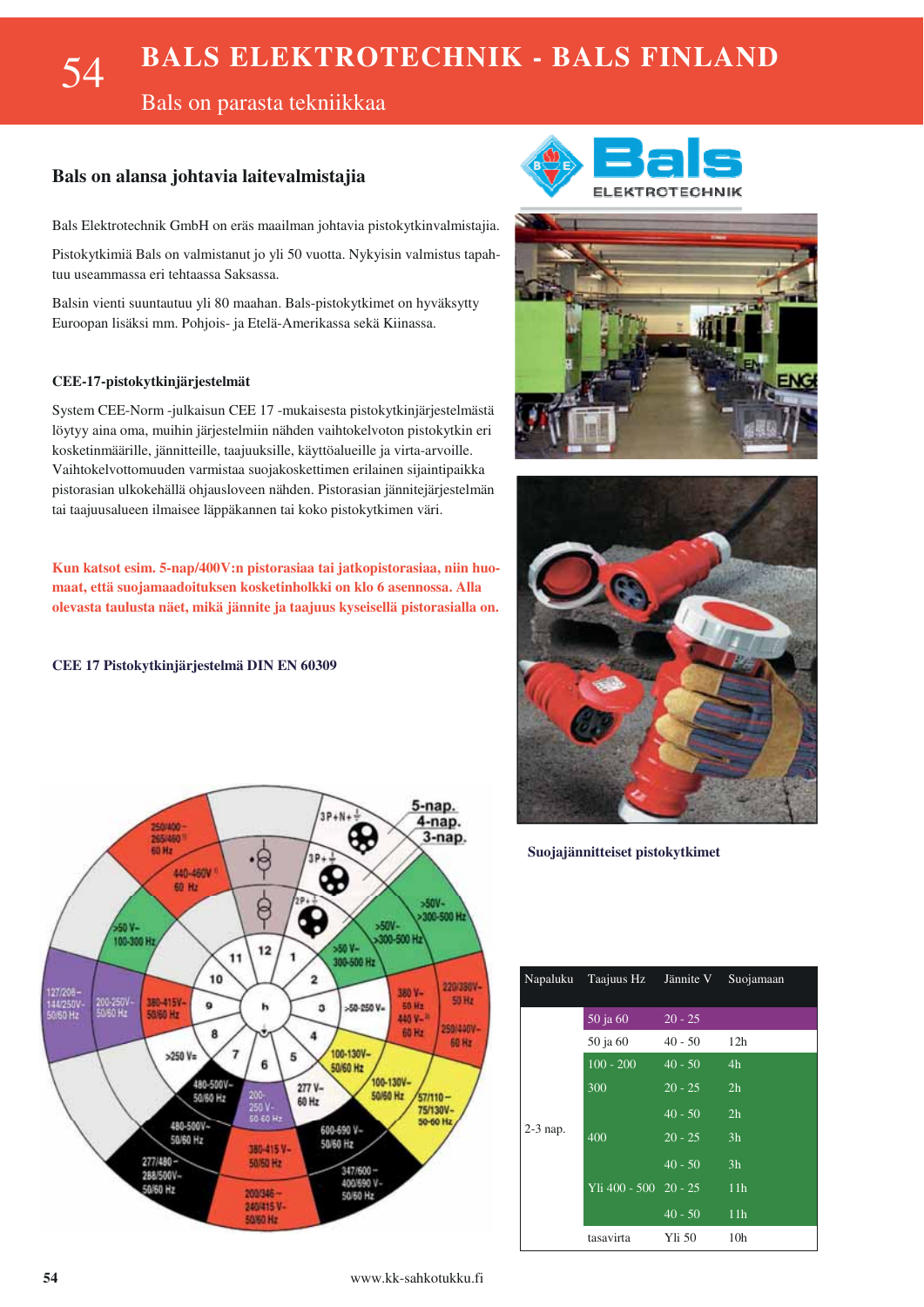# **BALS ELEKTROTECHNIK - BALS FINLAND**

55

## Quick Connect ja Multi-Grip - Vuosien tuotekehityksen tulosta

#### **Ouick Connect**

- Voimajousitekniikka
- Kehitetty vuonna 1998
- Korvaa perinteisen ruuviliitäntäisen tekniikan
- Säästää kytkentäaikaa yli 75%
- Kytkentä on aina varma
- Jälkikiristyksiä ei tarvita

#### Multi-Grip

Pistotulpat ja jatkopistorasiat 3, 4 ja 5-napaiset

> Pyöreät kaapelit  $16A \quad 8-21mm$ 32A 11-27mm 63A 16-36mm

125A 26-50mm

Kaikki samassa rungossa, ei irrotettavia osia

Multi-Grip kaikille kaapelipoikkipinnoille

Aina vesitiivis ja varma liitos

#### **Bals Elektrotechnik**

- Saksalaista laatua

- Yli 50 vuoden kokemus pistokytkinvalmistuksesta
- Yli 200 tvöntekijää kahdessa tehtaassa Saksassa

#### Quick Connect -voimajousitekniikka

- Säästää kytkentäaikaa yli 75%
- Nopea ja varma, ei pääteholkitusta  $\bullet$
- Huoltovapaa, ei jälkikiristyksiä

Kontex-Plus-liittimet (itsepuhdistuvat, eivät ylikuumene, eivät pala kiinni)

#### Kotelo-osien pikalukitus

Kätevä kotelo-osien kierrelukitus Avaus vain työkalulla (ruuvimeisseli)

#### Multi-Grip-vedonpoistoholkkitiiviste

- Säästää asennusaikaa yli 50%
- Aina vesitiivis (IP67) kaapeliliitos
- Luotettava ja varma vedonpoisto  $\bullet$







Holkkiruuvia kierrettäessä pistokytkimen rungossa olevat lamellit puristuvat joka puolelta tasaisesti kaapelin ympärille. Sahahammaskierre estää vedonpoiston löystymisen.

Ruiskupuristettu kumitiiviste muodostaa aina vesitiiviin kaapeliliitoksen, suojaluokka IP 67.

Kotelo-osien varma pikalukitus Kierrä % kierrosta. Avaus vain ruuvitaltalla

> Voimajousiliittimien värikoodatut laukaisimet!

Luotettavat ja varmatoimiset voimajousiliittimet. Jokainen kytkee aina samaan kireyteen. Ei tarvitse jälkikiristyksiä.

Säästää yli 75% asennusaikaa. Pistokytkimet ovat ruuvittomia ja huoltovapaita.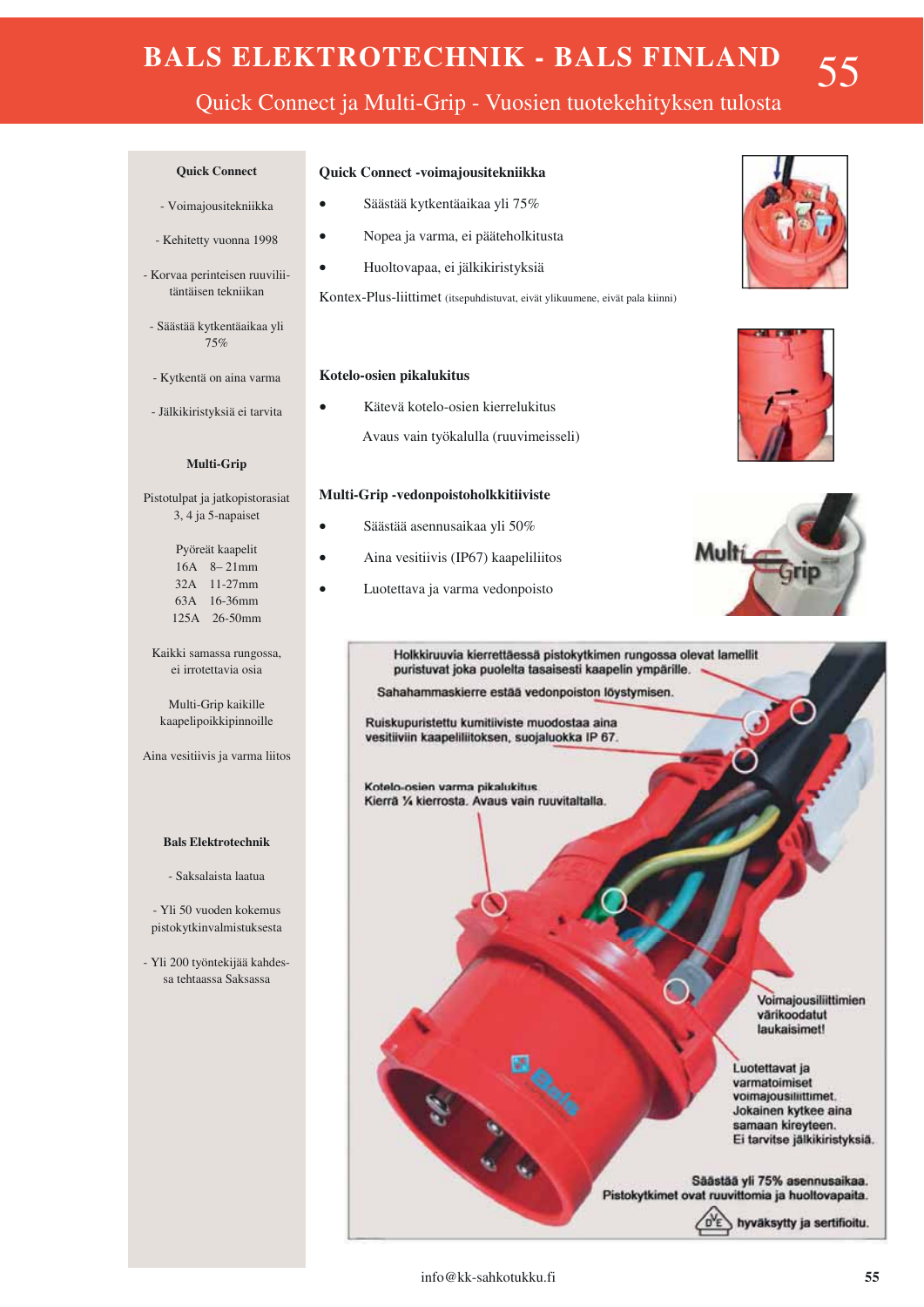56

Quick Connect -voimapistokytkimet 16A - 32A/400V - 500V - 690V

| <b>Kuvaus</b> |                                                                                                        | $\mathbf{A}$ | IP               | 5-nap 400V<br>6h |        | $4$ -nap<br>400V 6h | $4$ -nap<br>500V | $5$ -nap<br>500V | $4$ -nap<br>690V | $5$ -nap<br>690V |
|---------------|--------------------------------------------------------------------------------------------------------|--------------|------------------|------------------|--------|---------------------|------------------|------------------|------------------|------------------|
|               |                                                                                                        |              |                  | <b>SSTL</b>      | Laji   |                     | 7 <sub>h</sub>   | 7 <sub>h</sub>   | 5 <sub>h</sub>   | 5 <sub>h</sub>   |
|               | Pistorasia, pinnallinen QC                                                                             | 16A          | IP44             | 24 28 201        | 112001 | 11905               | 11914            | 11917            |                  |                  |
|               | - Kaapeliliitäntä M25 1 kpl ylhäältä                                                                   | 32A          | IP44             | 24 282 11        | 112002 | 11922               | 11924            | 11927            |                  |                  |
|               | Pistorasia, pinnallinen QC                                                                             | 16A          | IP44             | 24 28 20 6       | 11906  | 11907               | 11911            | 11940            |                  | 110311           |
|               | 16A kaapeliliitäntä: ylh. M20, alla M20<br>32A kaapeliliitäntä, ylh. M25, alla M25                     | 32A          | IP44             | 24 28 208        | 11962  | 11956               | 11957            | 11963            |                  | 110312           |
|               | Pistorasia, pinn, ketjutusliittimin                                                                    | 16A          | IP44             | 24 29 1 21       | 11654  |                     |                  |                  |                  |                  |
|               | 16A kaapeliliitäntä ylh. M20 ja 2x M20                                                                 |              | IP44             |                  | 110451 |                     |                  |                  |                  |                  |
|               | 32A kaapeliliitäntä ylh. M25 ja 2x M25<br>- 110451 QC-tuplaliittimin ja liitäntä ylh.<br>$M25 + 2xM25$ | 32A          | IP44             | 24 29 1 23       | 11655  |                     |                  |                  |                  |                  |
|               | Pistorasia, pinnallinen, ruuviliitäntä                                                                 | 16A          | IP44             |                  | 106    | 115                 |                  |                  |                  |                  |
|               | - Kaapeliliitännät M25 1 kpl ylhäältä ja<br>2xM25 alta (iso kotelomalli)                               | 32A          | IP44             | 24 29 1 13       | 103    | 1118                |                  |                  |                  |                  |
|               | Pistorasia, pinnallinen, vesitiivis                                                                    | 16A          | IP <sub>67</sub> | 24 291 09        | 1143   | 1137                |                  |                  |                  |                  |
|               | 16A ylh. M20, alla reikä M20:lle.<br>32A<br>ylh. M25 alla 2xM25                                        | 32A          | IP <sub>67</sub> | 24 291 10        | 1155   | 1149                |                  |                  |                  |                  |
|               | - Ruuviliitäntäinen                                                                                    |              |                  |                  |        |                     |                  |                  |                  |                  |
|               | Pistorasia, pinnallinen, valkoinen                                                                     | 16A          | IP44             |                  | 1186   |                     |                  |                  |                  |                  |
|               | - Ruuviliitäntäinen                                                                                    | 32A          | IP44             |                  | 11190  |                     |                  |                  |                  |                  |
|               | Pistorasia, uppo suora QC                                                                              | 16A          | IP44             | 24 282 16        | 132001 | 13693               | 13694            | 13699            | 130187           | 130046           |
|               | - laippa 75 x 75 mm, r-välit 60x60 mm -<br>Lajissa 130157 QC tuplaliittimet<br>(ketjutus)              | 32A          | IP44             | 24 282 21        | 132002 | 13710               | 13711            | 13716            |                  | 130047           |
|               |                                                                                                        | 16A          | <b>IP44</b>      |                  | 130157 |                     |                  |                  |                  |                  |
|               |                                                                                                        | 16A          | IP55             | 24 29 1 96       | 13545  |                     |                  |                  |                  |                  |
|               |                                                                                                        | 32A          | IP55             | 24 291 97        | 13580  |                     |                  |                  |                  |                  |
|               | Pistorasia, uppo suora, QC                                                                             | 16A          | IP44             | 24 282 23        | 13895  |                     |                  |                  |                  |                  |
|               | - laippa 70 x 70 mm, r-välit 56x56 mm                                                                  | $32A$        | <b>IP44</b>      | 24 282 25        | 13896  |                     |                  |                  |                  |                  |
|               | Pistorasia, uppo suora, vesitiivis, QC                                                                 | 16A          | IP <sub>67</sub> | 24 282 30        | 13745  | 13739               | 13740            | 13746            | 130136           | 130050           |
|               | - laippa 75 x 75 mm, r-välit 60x60 mm                                                                  | 32A          | IP <sub>67</sub> | 24 28 2 33       | 13762  | 13756               | 13757            | 13763            |                  | 130051           |
|               | Pistorasia, uppo vino, QC                                                                              | 16A          | $IP44$           | 24 282 26        | 12757  | 12753               | 12864            | 12758            | 120368           | 120169           |
|               | - vino $20^{\circ}$<br>laippa 85 x 85 mm, r-välit 70x70 mm                                             | 32A          | <b>IP44</b>      | 24 28 231        | 12768  | 12764               | 12765            | 12769            | 120336           | 120170           |
|               | Pistorasia, uppo vino, vesitiivis                                                                      | 16A          | $IP67$           | 24 282 34        | 12817  | 12814               | 12930            |                  |                  | 120173           |
|               | - vino $20^{\circ}$<br>laippa 85 x 85 mm, r-välit 70x70 mm                                             | 32A          | $IP67$           | 24 282 35        | 12824  | 12821               | 12931            |                  |                  | 120174           |

Taulukosta puuttuvat lajinumerot saatavilla pyydettäessä.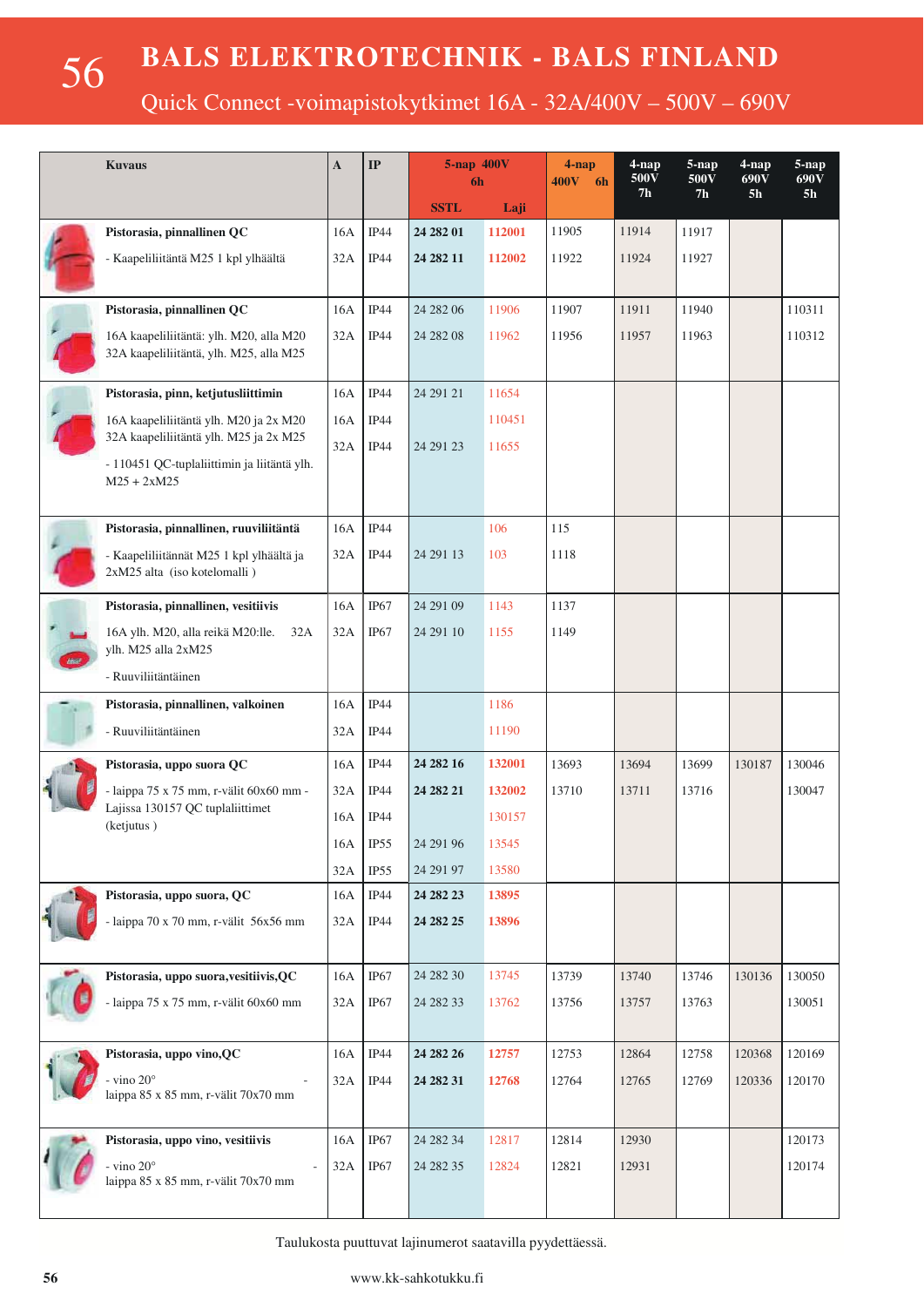57

Quick Connect -voimapistokytkimet 16A - 32A/400V - 500V - 690V

| <b>Kuvaus</b> |                                                                         | $\mathbf A$ | $\mathbf{IP}$    | 5-nap 400V<br>6h       |                | 4-nap 400V<br>6h | 4-nap<br>500V<br>7 <sub>h</sub> | $5 - nap$<br>500V 7h | 4-nap<br>690V<br>5 <sub>h</sub> | 5-nap<br>$690\overline{V}$<br>5 <sub>h</sub> |
|---------------|-------------------------------------------------------------------------|-------------|------------------|------------------------|----------------|------------------|---------------------------------|----------------------|---------------------------------|----------------------------------------------|
|               |                                                                         |             |                  | <b>SSTL</b>            | Laji           |                  |                                 |                      |                                 |                                              |
|               | Pistotulppa MG                                                          | 16A         | IP44             | 24 282 38              | 2136           | 2130             | 2131                            | 21539                | 210684                          | 21870                                        |
|               | (210950 ja 210951 jatkopistorasi-<br>an kanssa yhteen lukittavia malle- | 32A         | IP44             | 24 282 39              | 2148           | 2142             | 2143                            | 21456                | 210954                          | 210779                                       |
|               | ja)                                                                     | 16A         | IP44             | 24 490 43              | 210950         |                  |                                 |                      |                                 |                                              |
|               |                                                                         | 32A         | IP44             | 24 490 44              | 210951         |                  |                                 |                      |                                 |                                              |
|               | Pistotulppa + Multi-Grip                                                | 16A         | IP44             | 24 490 11              | <b>203-TLS</b> | 21005-TLS        |                                 |                      |                                 |                                              |
|               | Ruuviliitäntäinen                                                       | 32A         | IP44             | 24 490 12              | <b>204-TLS</b> | 21017-TLS        |                                 |                      |                                 |                                              |
|               | Pistotulppa MG + TE-Plus IP44                                           | 16A         | IP44             | 24 299 49              | 21689          | 21687            | 21350                           | 21754                | 210237                          | 210091                                       |
|               | niklatut koskettimet                                                    | 32A         | IP44             | 24 299 48              | 21693          | 21691            | 21352                           | 21282                | 21778                           |                                              |
|               | Pistotulppa MG QCtulppa IP67                                            | 16A         | IP <sub>67</sub> | 24 28 237              | 21239          |                  |                                 |                      |                                 |                                              |
|               |                                                                         | 32A         | IP67             | 24 291 70              | 21241          |                  |                                 |                      |                                 | 210015                                       |
|               | Vaihevaihdin, pistotulppa QC                                            | 16A         | IP44             | 24 29 173              | 225            |                  |                                 |                      |                                 |                                              |
|               |                                                                         | 32A         | IP44             | 24 29 183              | 227            |                  |                                 |                      |                                 |                                              |
|               | Kojevastake, pinnallinen QC                                             | 16A         | IP44             | 24 282 46              | 242001         | 24392            | 24539                           |                      |                                 | 24537                                        |
|               | Liitäntä: 16A ja 32A ylh. M25                                           | 32A         | IP44             | 24 28 251              | 242002         | 24405            | 24540                           |                      | 24605                           | 24538                                        |
|               | Kojevastake, laippa-asennus                                             | 16A         | IP44             | 24 290 65              | 2636           | 2630             |                                 |                      |                                 |                                              |
|               | 2655 ja 2657 jousiläppäkannella,<br>ruuviliitäntä(90x75mm)              | 32A         | IP44             | 24 290 66              | 2655           | 2657             |                                 |                      |                                 |                                              |
|               | Kojevastake, laippa-asennus<br>- OC-liittimin<br>Laippakoko 90 x 75 mm  | 16A<br>32A  | IP44<br>IP44     | 24 282 44<br>24 282 45 | 26050<br>26051 |                  |                                 |                      |                                 |                                              |
|               | Kojevastake, laippa-asennus                                             | 16A         | IP67             | 24 28 287              | 2483           | 2477             |                                 |                      |                                 |                                              |
|               | - Vesitiivis, pinta- sekä pohja-<br>asennusmahdollisuus.                | 32A         | IP67             | 24 28 288              | 2402           | 24021            |                                 |                      |                                 |                                              |
|               | Kojevastake, laippa-asennus                                             | 16A         | IP67             | 24 28 289              | 2624           | 2618             |                                 |                      |                                 |                                              |
|               | - Asennus pohjasta = auki                                               | 32A         | IP <sub>67</sub> | 24 28 297              | 2601           | 2666             |                                 |                      |                                 |                                              |
|               | Laippakoko 90 x 75 mm                                                   |             |                  |                        |                |                  |                                 |                      |                                 |                                              |
|               | Kojevastake, uppo suora, QC                                             | 16A         | IP44             | 24 28 25 6             | 282001         | 28112            | 28004                           | 28007                |                                 | 28172                                        |
|               | - Laippakoko 75 x 75 mm                                                 | 32A         | IP44             | 24 28 258              | 282002         | 28012            | 28013                           | 28016                |                                 | 28173                                        |
|               | Jatkopistorasia, QC                                                     | 16A         | IP44             | 24 282 59              | 3136           | 3130             | 3131                            | 31225                |                                 | 31679                                        |
|               | Multi-Grip                                                              | 32A         | IP44             | 24 282 60              | 3148           | 3142             | 3143                            | 31295                | 310628                          | 31680                                        |
|               |                                                                         |             |                  |                        |                |                  |                                 |                      |                                 |                                              |
|               | Jatkopistorasia, ruuviliitäntä                                          | 16A         | IP44             | 24 490 36              | 303-TLS        | 31005-tls        |                                 |                      |                                 |                                              |
|               | Multi-Grip                                                              | 32A         | IP44             | 24 490 37              | <b>304-TLS</b> | 31017-tls        |                                 |                      |                                 |                                              |
|               | Jatkopistorasia TE, QC, MG                                              | 16A         | IP <sub>67</sub> |                        | 31536          | 31534            | 31242                           | 31501                | 31439                           | 31238                                        |
|               | - Vesitiivis<br>$\sim$                                                  | 32A         | $IP67$           |                        | 31981          | 31975            | 34246                           | 31207                | 31440                           | 31708                                        |
|               | (310634 ja 310635 pistotulpan<br>kanssa yhteen lukittavia malleja)      | 16A         | IP44             | 24 490 45              | 310634         |                  |                                 |                      |                                 |                                              |
|               |                                                                         | $32A$       | IP44             | 24 490 46              | 310635         |                  |                                 |                      |                                 |                                              |